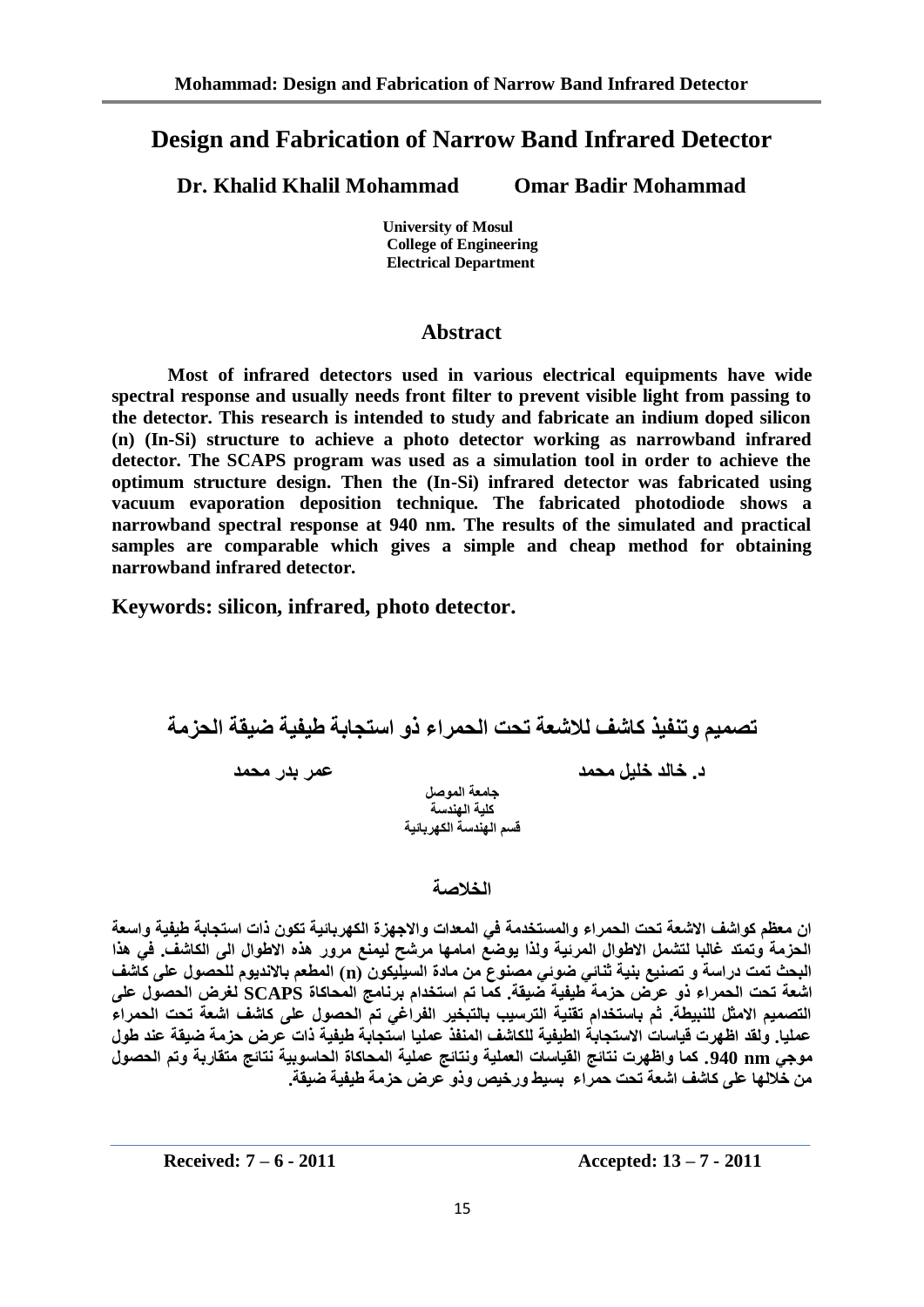#### **1- Introduction**

Infrared remote control equipment needs to have narrowband spectral response so that its operation will not affected by visible light. Photo detectors are semiconductor devices that can detect optical signals through electronic processes. The operation of a general photo detector includes three processes: carrier generation by incident light, carrier transport, and extraction of carriers as terminal current to provide the output signal.

Photo detectors are important in optical-fiber communication systems operated in the near-infrared region (0.8-1.6µm). They demodulate optical signals, that is, convert the optical variations into electrical variations that are subsequently amplified and further processes. For such applications, the photo detectors must satisfy stringent requirements such as high sensitivity at operating wavelengths, high response speed, and minimum noise. In addition, the photo detector should be compact in size, uses low biasing voltage and current, and should be reliable under operating conditions [1].

#### **1.1 The Absorption of Light in Semiconductors**

Absorption occurs during the propagation of light through the medium if the frequency of the light is resonant with the transition frequencies of the atoms in the medium. In this case, the light will be attenuated as it progresses.

The absorption of light by an optical medium is quantified by its absorption coefficient  $(\alpha)$ ; this is defined as the fraction of the power absorbed in a unit length of the medium. The absorption of a photon flux  $\phi$  passes through a differential thickness element dl are expressed by  $[2]$ :

$$
d\phi = -\alpha(\lambda) \phi \, dl \tag{1}
$$

With the solution for the remaining flux at depth  $\ell$  being:

$$
\phi = \phi_o \ e^{-\alpha(\lambda)l} \tag{2}
$$

Where  $\phi_o$  is the flux-entering detector. The absorption coefficient is a strong function of light wavelength, so that optical materials may absorb one color but not another.

Absorption coefficient not only determines whether light can be absorbed for photo excitation, but it also indicates where light is absorbed. A high value of absorption coefficient indicates that light is absorbed near the surface where light enters. A low value means that the absorption is low so that, light can penetrate deeper into the semiconductor. In the extreme, light is transparent for long wavelengths without photo excitation [1].

The total absorption coefficient in the detector's cell  $\alpha_{tot}$  includes all the absorption processes, which are [3]:

$$
\alpha_{tot}(\lambda) = \alpha_n(\lambda) + \alpha_p(\lambda) + \alpha_{fc}(\lambda) + \alpha_{e-h}(\lambda) \tag{3}
$$

$$
\alpha_n(\lambda) = f_t N_t \sigma_n^{opt}(\lambda) \tag{4}
$$

$$
\alpha_p(\lambda) = (1 - f_t) N_t \sigma_p^{opt}(\lambda) \tag{5}
$$

$$
\alpha_{fc}(\lambda) = (2.7 \times 10^{-18} p + 1.8 \times 10^{-18} n)\lambda^2 \qquad \qquad \dots (6)
$$

Where

 $\alpha_n$  Is the absorption coefficient for electron photoemission from the IPV impurity,

 $\alpha_p$  Represents the hole photoemission from the IPV impurity,

 $\alpha_{fc}$  Is the absorption coefficient free carrier absorption, a process that does not result in the creation of electron-hole pairs.

 $\alpha_{e-h}$  Is the absorption coefficient for intrinsic band-to-band electron-hole pair creation,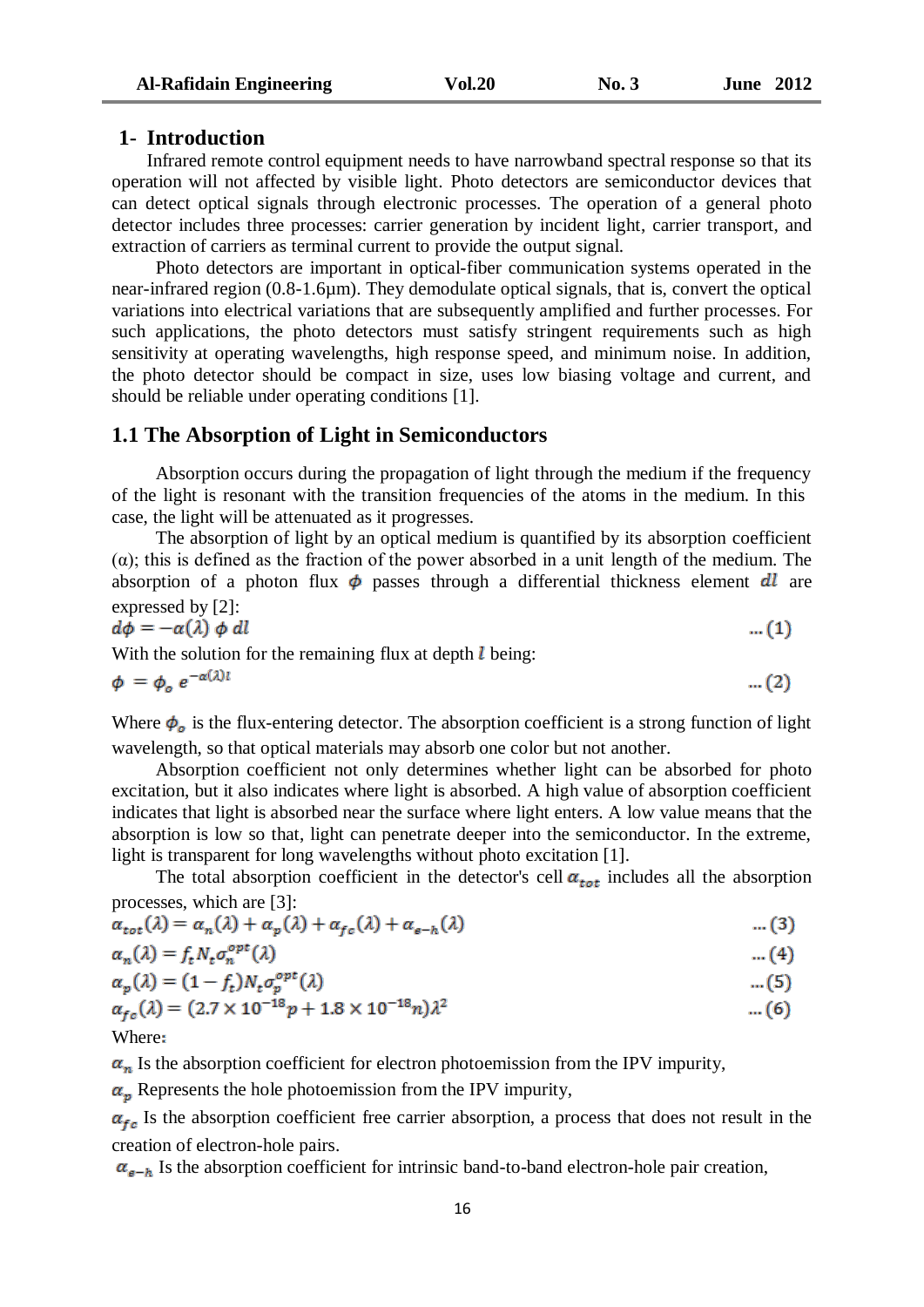$f_t$  Is the occupancy of the impurity level,

 $N_t$  is the impurity concentration,

 $\sigma_n^{opt}$  is the electron photoemission cross section of the impurity,

 $\sigma_n^{opt}$  is the hole photoemission cross section of the impurity,

 $\bf{n}$  and  $\bf{p}$  are the electron and hole concentration respectively, and

 $\lambda$  is the free-space wavelength.

#### **1.2 Extrinsic Generation / Recombination Processes.**

Also called the modified Shockley Read Hall generation / recombination process, the six impurity-related transitions included in the modified SRH model are shown in figure (1). For steady state conditions, give the net recombination rate (U) via an impurity level [3]:

$$
U = \frac{np - n_1^* p_1^*}{\tau_{n0}(p + p_1^*) + \tau_{p0}(n + n_1^*)}
$$
 ... (7)  
Where [3]

$$
\tau_{n0} = 1/c_n N_t
$$
 ... (8)  
\n
$$
\tau_{n0} = 1/c_0 N_t
$$

$$
u_{p0} = 1/v_p v_t
$$
  
\n
$$
n_1^* = n_1 + \tau_{m0} g_{n,max}
$$

$$
p_1^* = p_1 + \tau_{v0} g_{v,max} \tag{11}
$$

$$
n_1 = g_t N_c e^{-(E_c - E_t)/kT}
$$
 (12)

$$
p_1 = \frac{1}{g_t} N_v e^{-(E_t - E_v)/kT} \tag{13}
$$

$$
g_{n,max} = N_{t} \int_{\lambda_{g}}^{\lambda_{n,max}} 2\sigma_{n}^{\text{opt}}(\lambda) \phi_{ph}(x,\lambda) d\lambda \qquad \qquad \dots (14)
$$

$$
g_{p,max} = N_{t} \int_{\lambda_{g}}^{\lambda_{p,max}} 2\sigma_{p}^{\text{opt}}(\lambda) \phi_{ph}(x,\lambda) d\lambda \qquad ...(15)
$$

with the occupancy of the impurity level  $(f_t)$  given by [3]:

$$
f_t = \frac{c_n n N_t + c_p p_1 N_t + g_{p,max}}{c_n N_t (n + n_1) + (g_{n,max} + g_{p,max}) + c_p N_t (p + p_1)} \qquad \qquad \dots (16)
$$

Equation (7) is widely applicable, no degeneracy being the major assumption.  $\tau_{m0}$  and  $\tau_{p0}$  are the SRH low-injection lifetimes for electrons and holes,  $\mathbf{c}_n$  and  $\mathbf{c}_p$  are the electron and hole capture coefficients,  $g_t$  is the impurity-level degeneracy factor and  $E_t$  the impurity-level energy,  $E_c$  and  $E_v$  are the conduction and valence band edges respectively, and  $N_c$  and  $N_v$  are the effective densities of states in the conduction and valence bands.  $g_{n,max}$  is the optical emission rate of electrons from the impurity, with the impurity fully occupied.  $g_{p,max}$  is the optical emission rate of holes from the impurity, with the impurity completely empty.  $\sigma_n^{\text{opt}}(\lambda)$ and  $\sigma_p^{\text{opt}}(\lambda)$  are the electron and hole photoemission cross sections of the impurity, with thresholds at  $\lambda_{n,max}$  and  $\lambda_{n,max}$  respectively. The lower limits on the wavelength integrations are assumed the silicon band gap wavelength  $\lambda_{g} = 1.107 \mu m$ . It is assumed that all shorterwavelength photons are utilized by intrinsic band-to-band absorption.  $\phi_{nh}(x, \lambda)$  is the photon flux density at a distance x from the illuminated front surface. The factor 2 is a geometrical factor to account for the oblique passage of light within the textured cell considered.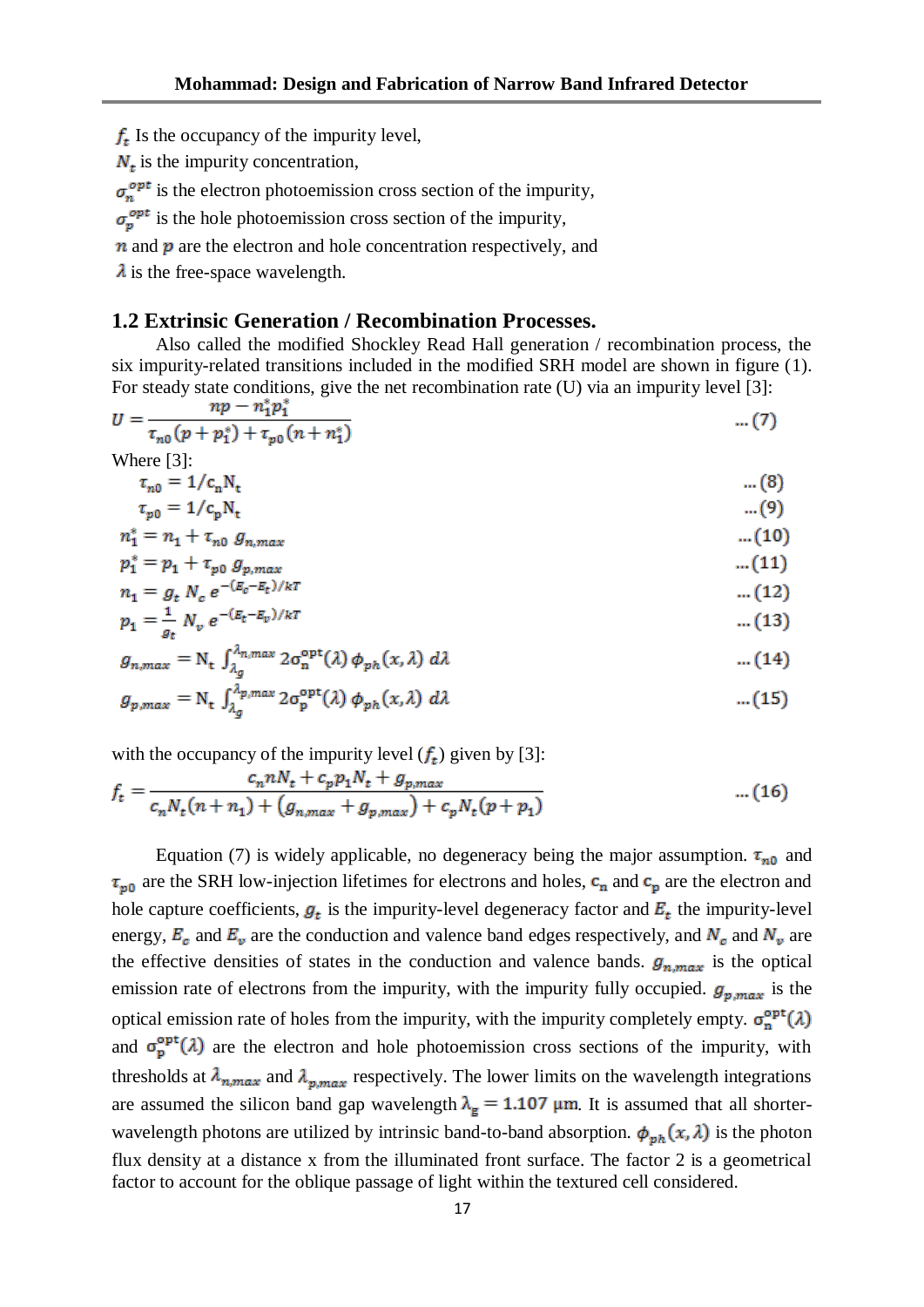|  | <b>Al-Rafidain Engineering</b> |
|--|--------------------------------|
|  |                                |

The lifetime arising from indirect transitions is inversely proportional to the trap density $N_t$ . Many impurities have energy levels close to the middle of the band gap; these impurities are efficient recombination centers.



Figure (1): The six transitions of the modified SRH recombination model. Electron and hole emission can occur thermally (th) or optically (opt).

#### **1.3 Responsively and Quantum Efficiency**

Assume that within a certain observation period  $t$  the photo detector has been struck by one photon with the energy  $hv = hc/\lambda$ . Then, the average optical radiation power is  $p_{\text{out}} = h\nu/t$ . Ideally, this photon produces one electron-hole pair, which after separation supplies into the external circuit one electron with the charge q, and thus the average current is  $q/t$ . The coefficient of conversion (the ratio of the output photocurrent  $(I_p)$ ) to the incident optical radiation power  $(p_{\text{out}})$  called the responsively of photo detector [4]:

$$
S_R(\lambda) = \frac{I_p}{p_{opt}} = \frac{q/t}{h\nu/t} = \frac{q}{h\nu} = \frac{q\lambda}{hc}
$$
 ... (17)

Assume now that the ideal photo detector has received N photons within the time t .Then the photocurrent is increased *N*-fold  $(I_p = Nq/t)$ , and so is the optical radiation power  $(p_{opt} = N h v/t)$ , but their ratio (responsively) remains unchanged.

In real photo detectors, however, some of the incident quanta are reflected, some other pass through the crystal without being absorbed, even some of the absorbed quanta are not lucky enough, and the electron-hole pairs generated by them recombine before reaching the junction. So it is only part of the incident quanta,  $N' = \eta N$  that produce pairs which are separated in the space charge region and cause photocurrent in the external circuit. It's noted that the photocurrent is only increased by the factor of  $N'$  and the expression for the responsively of real photo detectors contains the coefficient  $\eta$  is [4]:

$$
S_R(\lambda) = \frac{I_p}{p_{opt}} = \frac{N' q/t}{N h v/t} = \frac{N'}{N h v} = \eta \frac{q \lambda}{hc}
$$
 ... (18)

The coefficient  $\eta$  characterizes the performance of photo detector as a counter of quanta of radiation, and is referred to as the quantum efficiency (QE) of the photo detector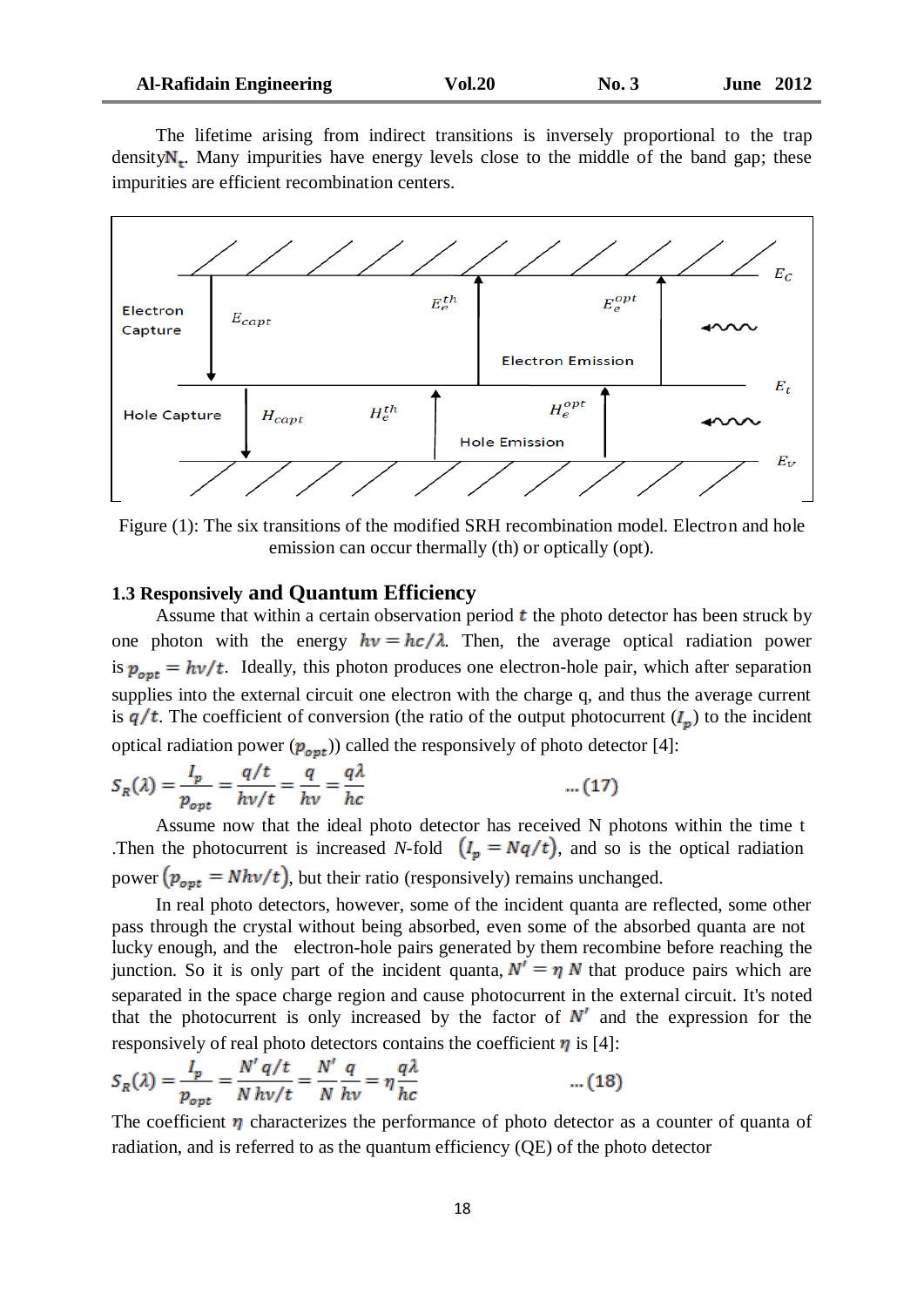#### **2. Infrared Detector Fabrication**

The fabricated samples are prepared by vacuum evaporation technique using Balzers unit (BA-510) as a coating system. The silicon (n) wafers are subjected to a rigorous cleaning cycle, in order to remove the native surface oxide layer and to reduce the pinholes formation. After the deposition of indium with the required thickness on the n-type silicon wafer, the samples are heated under vacuum to a temperature  $350$  °C to diffuse the indium deeply in silicon, with different periods of time the samples are subjected in order to achieve different junction depths. Aluminum thin films were deposited as back and front contacts for the fabricated samples. After the deposition of the aluminum film on the rough face of the silicon wafer the fabricated samples were heated under vacuum to a temperature of 350  $\textdegree$ C for half an hour. This heat treatment is necessary to obtain an ohmic contact between the aluminum and the silicon wafers.

#### **3. Simulation Results**

The SCAPS program, which is, stands for Solar cell CAPacitance Simulator used as a simulation tool to analyze and achieve the optimum structure design. In principle, any numerical program capable of solving the basic semiconductor equations could be used for modeling thin film solar cells. The basic equations are, the Poisson equation, relating the charge to the electrostatic potential  $(\psi)$ , and the continuity equations for electrons and holes, and the electron and hole current density  $J_n$  and  $J_n$ . Reference [5] gives the basic theoretical principles of this program.

### **3.1 Simulation Parameter Values**

A substrate of silicon (n-type) is considered with appropriate silicon parameters such as energy gap, electron affinity, electron and hole mobility's etc. The incident light is from the p-layer. The optical cross section of an indium impurity in silicon for electrons and holes are given according to reference [3]. The surface transmission coefficient T is assumed to be equal to 1; also reflectivity of back surface  $R<sub>b</sub>$  is chosen to be equal to 1, which corresponds to best light trapping. The radiated recombination coefficient, Auger hole capture coefficient, and Auger hole capture coefficient are all assumed to be equal to 0. The absorption data for silicon are given in reference [6]. The capture cross section for electrons is  $1 \times 10^{-22}$ , and for holes is  $5 \times 10^{-15}$  [7]. The investigation had been carried out for room temperature T=300K. The energy level of indium in silicon was accepted as  $E_t = E_v + 0.157eV$ .

#### **3.2. Effect of Indium Concentration on the Spectral Response**

Figure (2) shows the increase of QE with indium concentration increasing. This is because of two effects working together; the increase of electric field strength in the depletion region and the total absorption coefficient increasing due to the indium concentration increasing.

When the indium concentration is below the background concentration by a significant amount, the QE of the photodiode is similar to that of a piece of silicon doped with one type of shallow impurities, and this is because there is no junction formed yet. Figure (2) curve (a) shows this case.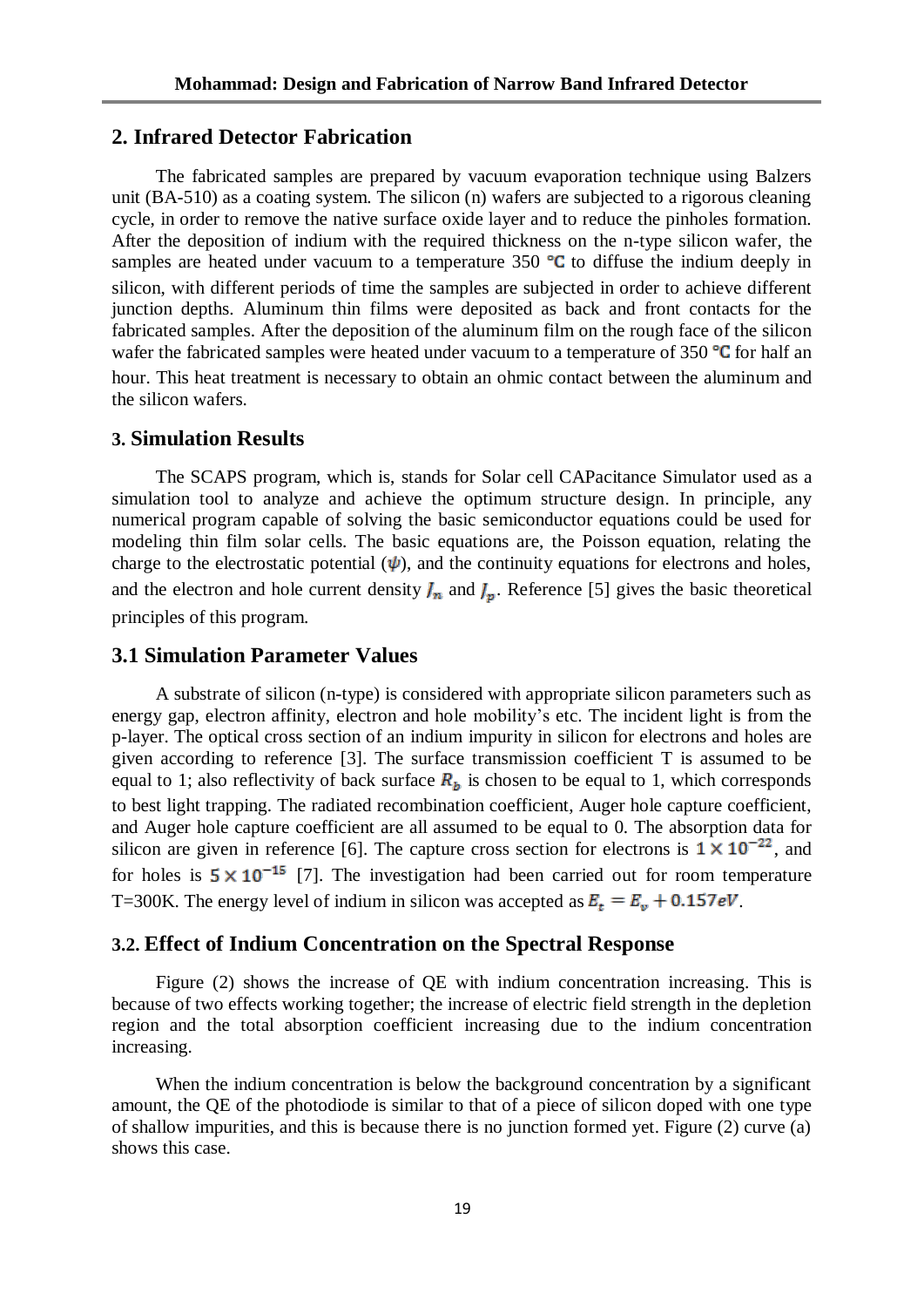

Figure (2): The effect of indium concentration a-  $1 \times 10^{13}$ , b- $8 \times 10^{13}$ , c-  $1 \times 10^{14}$ , d- $1 \times 10^{18}$ /cm<sup>3</sup>. With background concentration equal to  $1 \times 10^{14}$  and  $Th_n = 100 \mu m$ ,  $Th_n = 20 \mu m$ 

Once the junction formed with sufficient indium concentration (determined by background concentration), as the indium concentration increases, the electric field strength in the depletion region also increase, which causes more photo generated charge carriers to contribute in the generation of photocurrent.

Also the increase of indium concentration will be responsible for total absorption coefficient increment through the increasing of absorption coefficient of electron and hole photoemission from the impurity levels.

## **3.3 Effect of N–Region Doping Level on the Spectral Response**

The dopant type in the n–region is shallow dopant, and figure (3) shows the effect of doping level in the n–region on the spectral response. As the case of indium, the shallow dopant increment will increase the depletion region electric field strength, which results in more charge carriers to contribute in photocurrent generation.



Figure (3): The effect of n-region concentration a-  $1 \times 10^{14}$ , b-  $1 \times 10^{16}$ /cm<sup>3</sup>. With  $n_m$ dopant  $10^{14}$  and indium concentration  $10^{14}$ ,  $Th_n = 100 \mu m$ ,  $Th_p = 20 \mu m$ .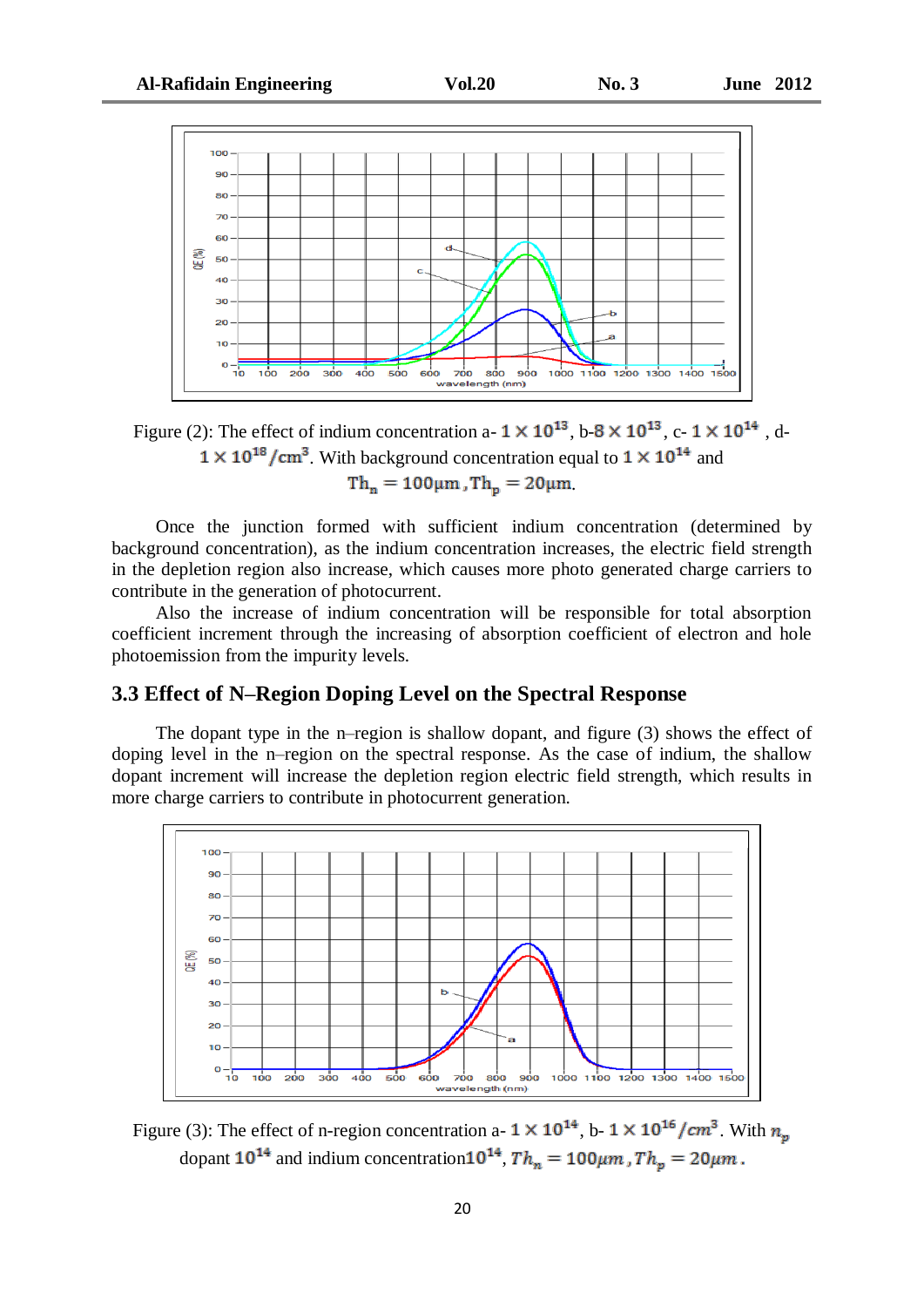Also by a slight contribution, the increase of shallow dopant concentration will results in increasing total absorption coefficient but this contribution has much little effect than in indium case and that is because the dopant is shallow level, which means inefficient generation– recombination centers.

#### **3.4 P–Region Dopant Type Effect on the Spectral Response**

In figure (4) a comparison between two types of dopant in the p-region; indium which is a medium–deep level dopant and shallow–level dopant. Two differences exist: the indium dopant photodiode has narrower spectral response and smaller QE than shallow–dopant photodiode. The medium–deep level dopants are more efficient generation–recombination centers compared with the shallow dopant, therefore; those medium–deep level dopant makes the lifetime of electrons and holes photogeneratedly in the photodiode smaller, and becomes much smaller as the concentration of those dopant increase.

The smaller lifetime of medium–deep level photodiode compared to that of shallow– level photodiode will cause less of the photogeneratedly carriers to reach the depletion region and contribute in photocurrent generation, because of the increasing rate of recombination.



Figure (4): a- medium-deep level (indium) dopant, b- shallow-level dopant. Silicon substrate with  $Th_n = 100 \mu m$ ,  $Th_p = 20 \mu m$  and background concentration  $10^{14}$ .

#### **3.5 Junction Depth Effect on the Spectral Response**

At any junction depth there is a wavelength at which maximum QE occurs, it denoted by  $\eta_{max}$  this is because of at that wavelength, there is maximum carrier collection in the depletion region. This case can be observed in any curve on figures (5) and (6).

Also, at any doping level, there is a junction depth at which maximum  $\eta_{max}$  occurs. As can be noted from figures 4.2, 4.3 at doping level  $10^{14}$ , the junction depth of 20  $\mu$ m the maximum  $\eta_{max}$  occurs, and at doping level  $10^{16}$ , the junction depth is 5  $\mu$ m.

It can be noted two important things, those are; as doping level increases, the junction depth at which maximum  $\eta_{max}$  occurs decreases. Also, the value of maximum  $\eta_{max}$ increases. The reason of those are; as the doping level increases the carrier lifetime will decreases, so, in order to maximize the QE to maximum  $\eta_{max}$  then it must bring the depletion region closer to the surface so as to achieve maximum carrier collection in the depletion region. The bringing of the depletion region more close to the surface from one side, which cause more carrier generation happened in the depletion region, and the increasing of absorption coefficient due to increasing of doping level from the other side, will cause the photocurrent to be increased and hence the QE will increase.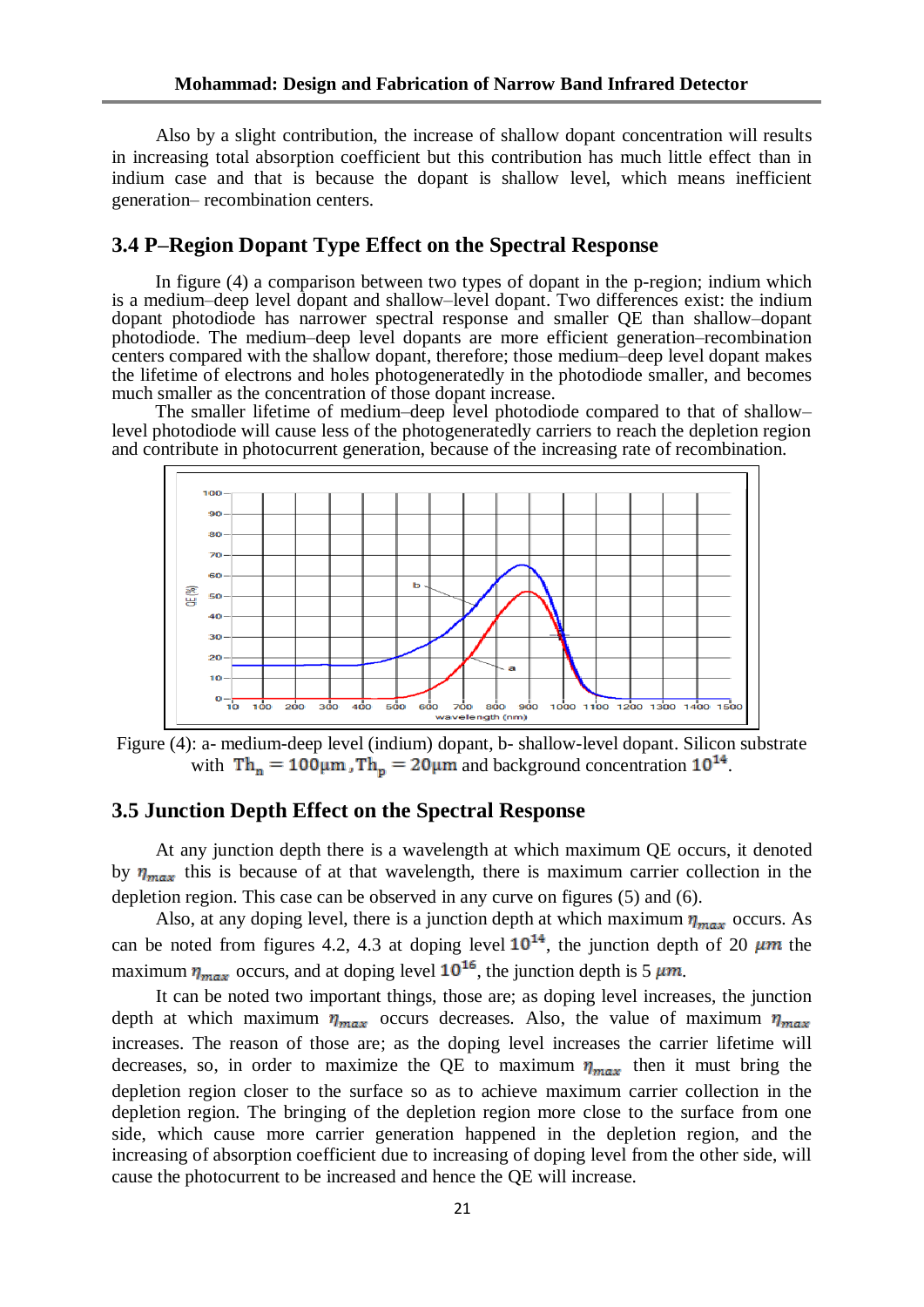| <b>Al-Rafidain Engineering</b> | <b>Vol.20</b> | $\mathbf{N}\mathbf{0.3}$ | <b>June 2012</b> |
|--------------------------------|---------------|--------------------------|------------------|
|--------------------------------|---------------|--------------------------|------------------|

The increasing of junction depth results in narrower spectral response because shorter wavelengths will generate carriers in a region which is far from the depletion region so that the time required to reach the depletion region is larger than the carrier lifetime, so that they recombine before reaching the depletion region and causing the spectral response move toward longer wavelengths.



Figure (5): effect of Junction depth a-  $5\mu$ m, b- 10  $\mu$ m, c-  $20\mu$ m, d-  $30\mu$ m, e-  $50\mu$ m, with background and indium concentration equal to  $10^{14}$  and  $\text{Th}_{n} = 100 \mu \text{m}$ .



Figure (6): effect of junction depth a- 1  $\mu$ m, b- 5  $\mu$ m, c- 10  $\mu$ m, d- 50  $\mu$ m. With background and indium concentration equal to  $10^{16}$  and  $Th_n = 100 \mu m$ .

#### **3.6 N-Region Length Effect on the Spectral Response**

As the n-region length increases, the QE curves move to higher levels and the spectral response becomes wider, this is shown in figure (7). It can be say that as the n-region length increases, the longer wavelengths of light incident, will take the chance to generate carriers, especially if it knows that at those wavelengths the absorption coefficient becomes small, which in turns need to travel longer distances in order that the absorption process to take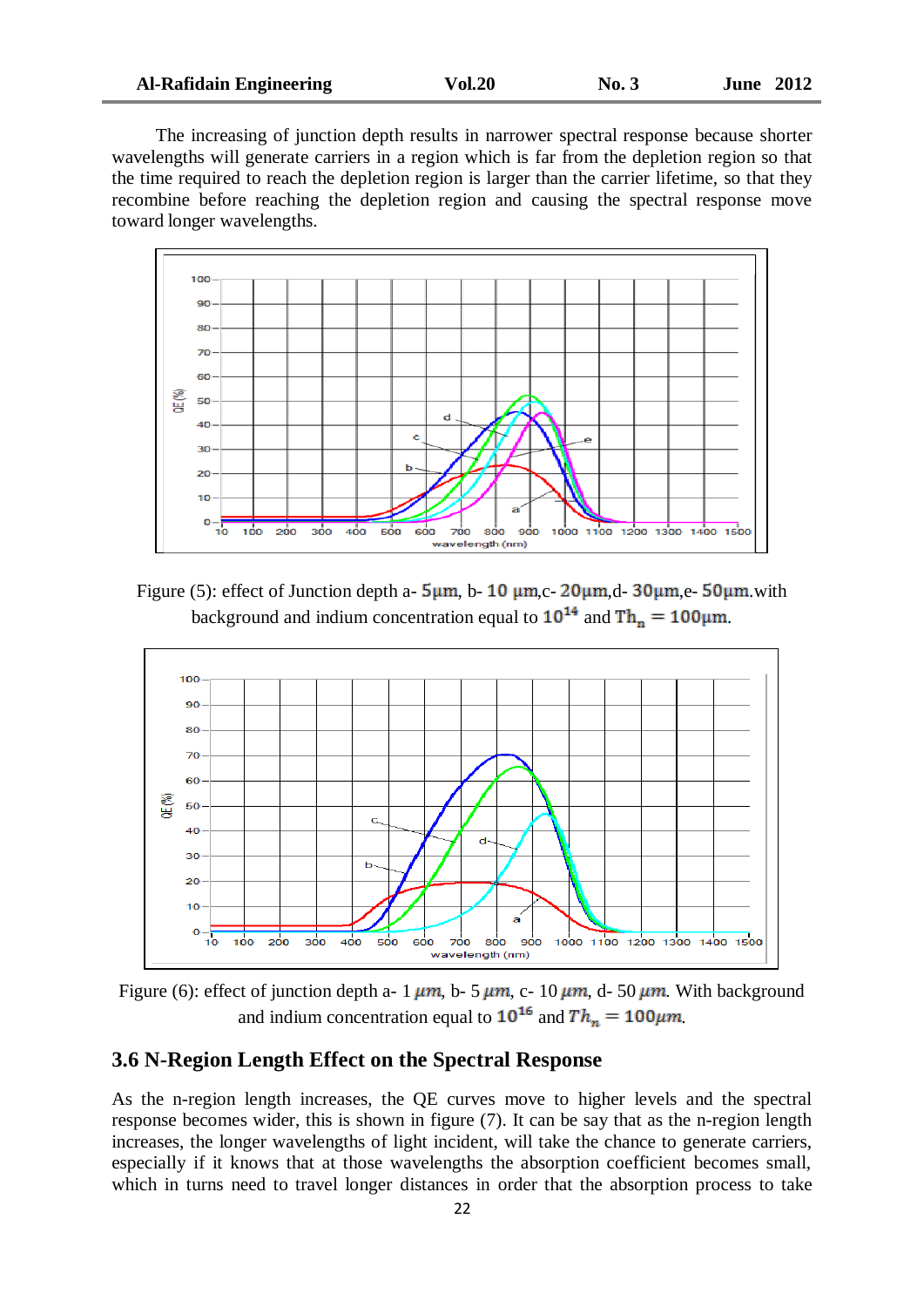place. So it can be seen from figure (7) that as the n-region length becomes wider, those long wavelengths generate more carriers and therefore the QE curves become higher at those wavelengths.



Figure (7): effect of n-region length a-  $10 \mu m$ , b-  $20 \mu m$ , c-  $50 \mu m$ , d-  $100 \mu m$ , e-  $150 \mu m$ . With background and indium concentration equal to  $10^{14}$  and  $Th_m = 20 \mu m$ .

#### **4. Practical Results and Discussion**

As discussed earlier in section (V) for structure fabrication, the practical sample is fabricated according to it, and figure (8) shows a block diagram of the fabricated photodiode. The fabricated photodiode has approximately the following parameter values:

 $N_D = 10^{14}/cm^3$  $N_A = 10^{15}/cm^3$  $V_{hi} = 0.5$  volt  $x_n = 57nm$  $x_n = 0.54$ *mm* 



Figure (8) photodiode Block Diagram

Figure (9) and (10) shows the current response and the relative quantum efficiency of the infrared photodiode respectively. The short circuit current was measured at 4000 lux and found that the maximum current can be equal to  $6 \mu A$  at 941.1 nm wavelength. It is clear that at the junction depth formed, the electron-hole pairs generated are almost collected inside the junction yielding a maximum current generation.

From figure (9), there is no photoresponse of the photodiode at wavelengths less than 450 nm. This can be attributed to the high absorption coefficients at these wavelengths so that all generation-recombination processes take place near the surface and the generated electron-hole pairs recombine before reach the depletion layer.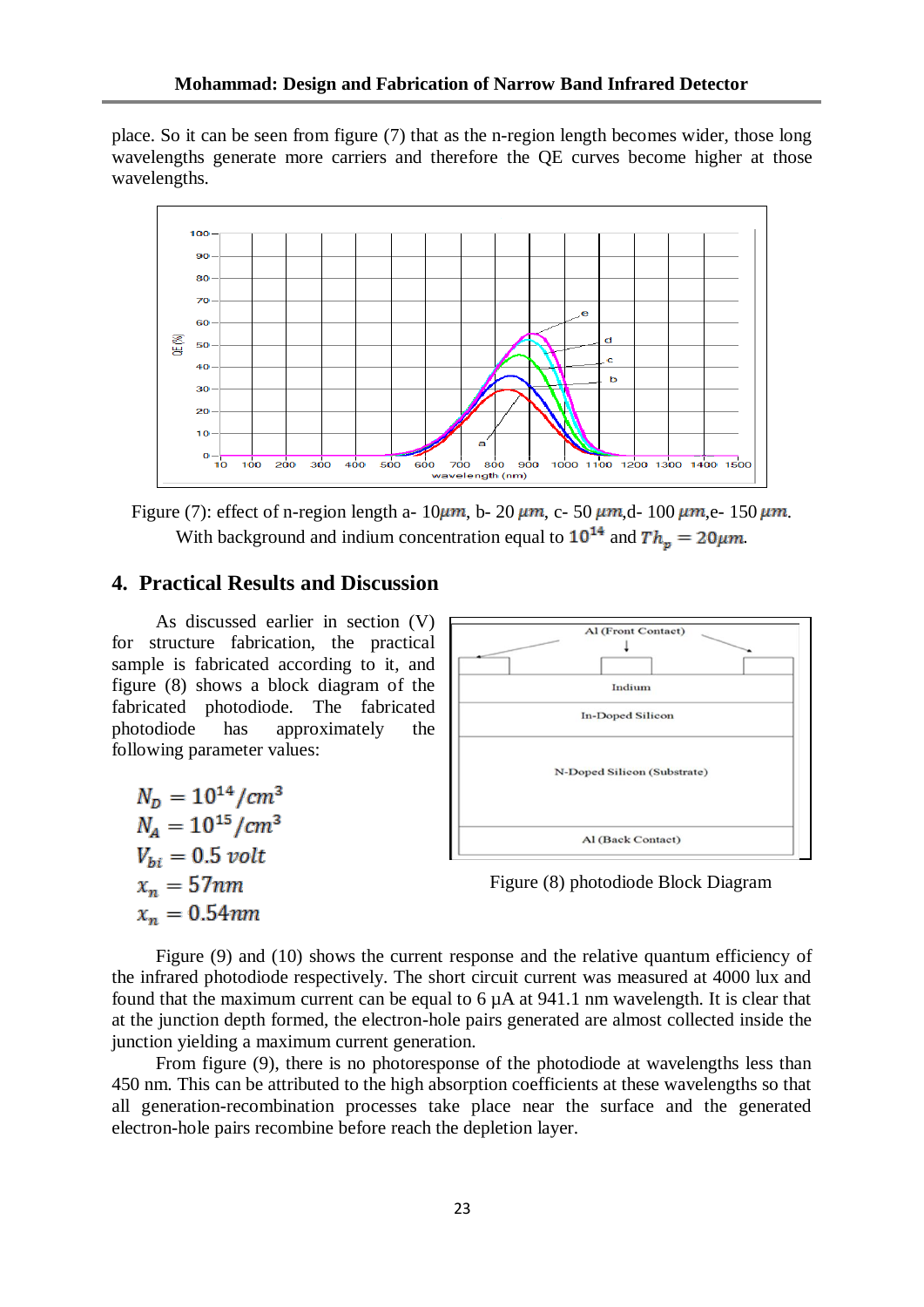| <b>Al-Rafidain Engineering</b> | <b>Vol.20</b> | No. 3 | <b>June 2012</b> |
|--------------------------------|---------------|-------|------------------|
|--------------------------------|---------------|-------|------------------|

The current starts increasing at  $\lambda > 450$  nm and the maximum current obtained at wavelength 941.1 nm. This can be explained by the fact that at this region of photoresponse, the two semiconducting layers of the photodiode (n-type silicon and p-type indium-doped silicon) and the depletion layer contribute in the photogeneration of the electron-hole pairs.

As  $\lambda$  increases above 941.1 nm; the current starts decreasing gradually, the current generation at this range can be attributed to the fact that at this range of wavelengths most of the generated electron-hole pairs are generated due to subgap absorption mechanism (External SRH generation-recombination process) which extend the photodiode response up to 1100 nm or more, the energy of the photons of the light which have wavelength longer than 1100 nm are so small such that there is no enough energy capable of lifting the electrons to conduction band and hence no photoresponse.

The effect of wavelength on the photocurrent response can be used to interpret the effect of wavelength on the quantum efficiency and responsivity which was related by equations (17) and (18).



Figure (9): current spectral response



Figure (10): photodetector relative quantum efficiency